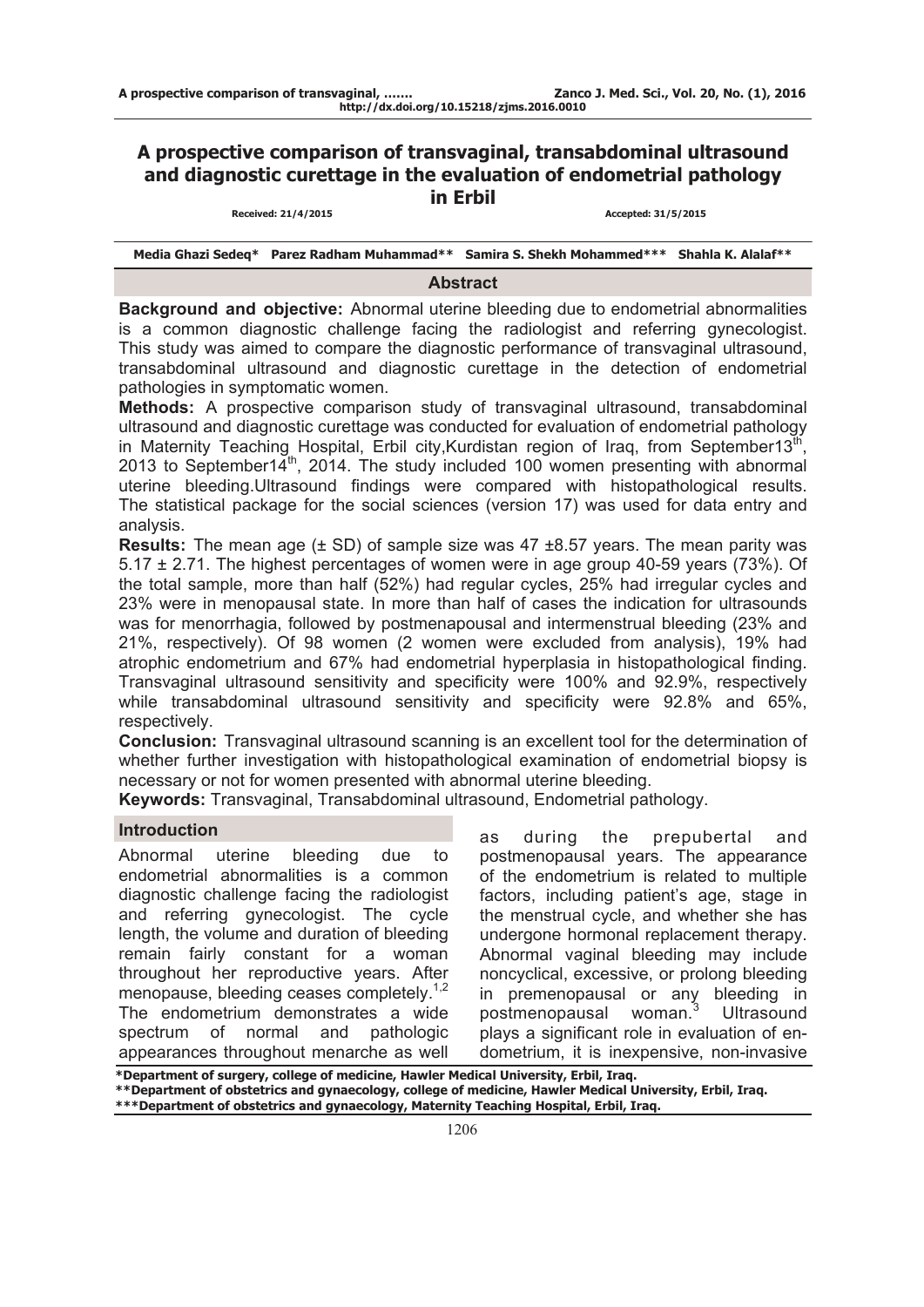and performed in outpatient clinics with minimal inconvenience to the patient. Some indications of pelvic ultrasound include infertility, heavy or irregular vaginal bleeding, postmenopausal bleeding and pelvic pain.<sup>4,5</sup> The transvaginal ultrasound (TVS) is an internal ultrasound. It is used for indirect visualization of the endometrium. It involves scanning with the ultrasound probe lying in the vagina. It usually produces better and clearer images of the female pelvic organs, because the ultrasound probe lies closer to these structures.<sup>6</sup> Transabdominal ultrasound (TAS) is used to assess the female pelvic organs and scanning through lower abdomen, it provides an overview of the pelvis rather than detailed images. It is particularly helpful for the examination of large pelvic masses extending into the abdomen, which are not always well viewed with  $TVS^{7,8}$  Dilatation and curettage is the traditional technique for obtaining samples of endometrium for pathological examination. The endometrium is sampled when pathology is suspected; this may be when the patient experiences a change in normal pattern of menstrual bleeding. $6,9$  This study was carried out to determine the sensitivity and specificity of both TAS and TVS for detection of endometrial abnormality through comparison with the histopathological results of various age groups presenting with abnormal uterine bleeding.

## **Methods**

A prospective comparison study of TVS, TAS and diagnostic curettage (D&C) in the evaluation of endometrial pathology was conducted in Maternity Teaching Hospital, Erbil city, Kurdistan region, Iraq from September 2013 to September 2014. A sample of 100 symptomatic women of different age groups, during reproductive premenopausal and postmenopausal period presented to the gynecology outpatient clinic with abnormal uterine bleeding who agreed to participate in the study were included. Women with

**http://dx.doi.org/10.15218/zjms.2016.0010** submucus fibroid, cervical and vaginal pathology, endometritis and haemostatic disorders and those who refused to participate in the study were excluded. The study was approved by the Research Ethics Committee at the College of Medicine of Hawler Medical University. Abdominal, vaginal and D&C procedures were explained to the patients and informed verbal and written consents were taken from each participant. Pelvic ultrasound was done for them in early proliferative phase followed by endometrial biopsy for histopathological examination using D&C. All ultrasound procedures were conducted by the same sonologist in a private clinic. The ultrasound machine used was General Electric (GE), Voluson 6 Machine. TAS ultrasound was done first, in which the patient was asked to drink several glasses of water or any type of juice one hour before the procedure to have full bladder. Examination was done with a smooth, hand-held curved transducer C4 MHZ. The abdomen was exposed and clear gel was applied to the skin and the transducer was moved gently across the abdomen with a sliding and rotating action, a long axis of endometrium obtained and endometrium measured in thickest part from echogenic to echogenic border. The adjacent hypo echoic myometrium was not included. The endometrium was also analyzed for any focal abnormality, echogenicity, and the presence of fluid or masses in the cavity. Then TVS was performed after asking the women to empty her bladder. undress from the waist down, and lie in a dorsal position on the examination couch. A sheet was provided to cover her. She was asked to bend her legs, then vaginal transducer E8 MHZ was used. The probe covered with a plastic or latex sheath and lubricated with gel and the tip of the transducer was inserted into vagina. The endometrium was analyzed for thickness, focal abnormality, echogenicity, and presence of fluid or masses in the cavity. The thickest part of the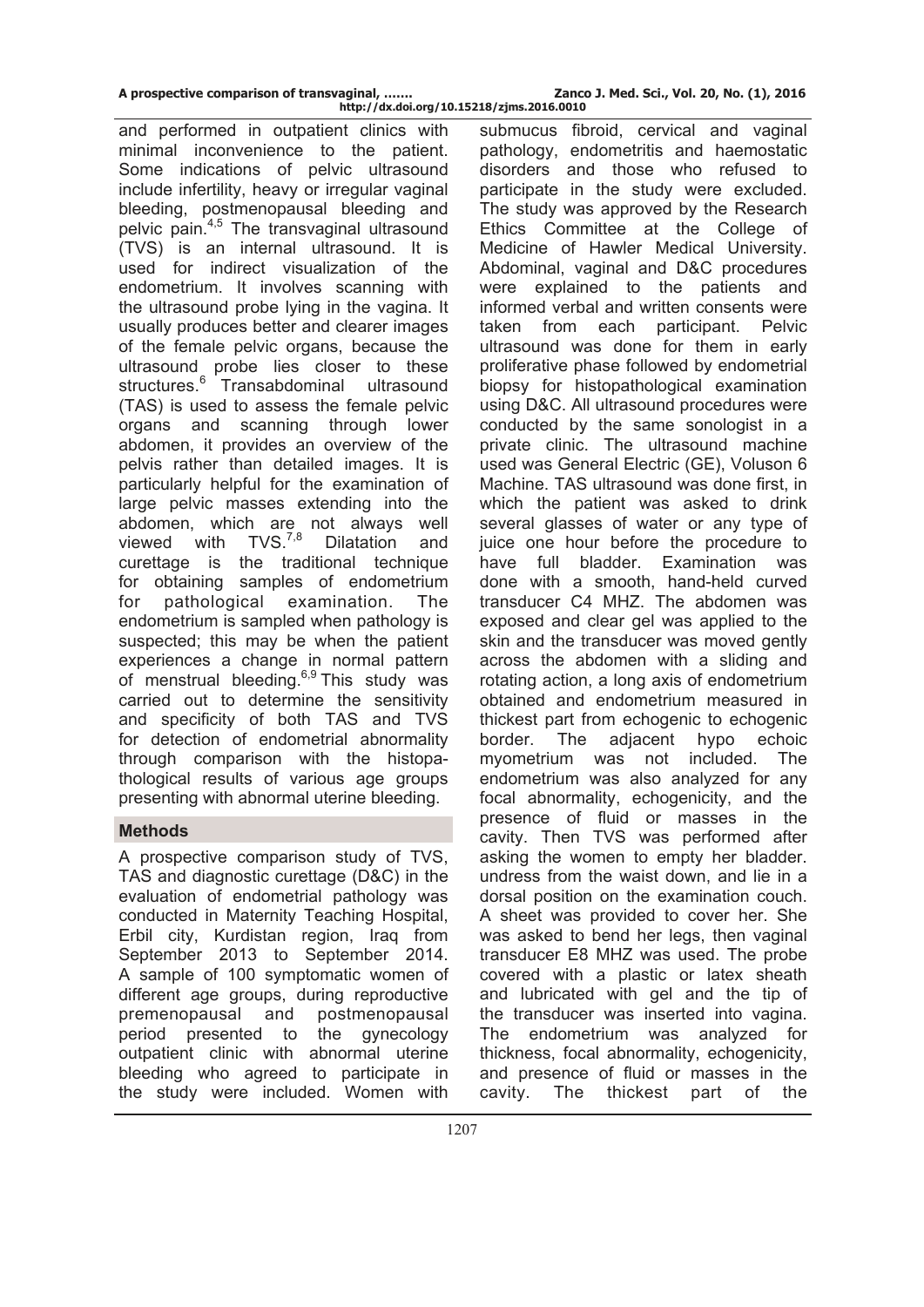| A prospective comparison of transvaginal, | Zanco J. Med. Sci., Vol. 20, No. (1), 2016 |
|-------------------------------------------|--------------------------------------------|
| http://dx.doi.org/10.15218/zjms.2016.0010 |                                            |

endometrium was obtained and measured perpendicular to its longitudinal plane in the anteroposterior diameter from echogenic to echogenic border. The adjacent hypo echoic myometrium and fluid in the cavity was excluded. In the presence of endometrial fluid, the measurement of the two separate layers of the endometrium, excluding the fluid, were added to determine the endometrial thickness. Then after proper scanning the transducer was withdrawn gently toward fornix to avoid discomfort to the patient, all transvaginal probes have been cleaned and sterilized. D&C was conducted in the theater under general anesthesia according to hospitals regulations. All ultrasound scanning were conducted in the early follicular phase of the menstrual cycle where endometrial thickness regarded normal if it was 5-7mm and more than 7mm this thickness was regarded as increased thickness. The postmenopausal endometrium thickness was regarded<br>normal if it was 5mm or less 8,9 normal if it was 5mm or Endometrium regularity was assessed and any focal thickness or masses in the endometrium were identified.

**Statistical analysis:** The statistical package for the social sciences (version 17) was used for data entry and analysis. Two approaches were used; descriptive and analytic. The descriptive approach included calculation of frequencies and

percentages, while, in the second approach; two by two table was used to calculate sensitivity and specificity between TAS findings, and TVS findings with histopathological findings. McNemar test was used to show whether the differences between the test results are significant or not. P value of ≤0.05 was regarded as statistically significant.

### **Results**

Hundred women presented with abnormal uterine bleeding were included in the current study (26 were post-menopausal and 74 were in pre-menopausal state), two women were excluded from analysis regarding sensitivity and specificity because endometrial samples from D&C procedure were not sufficient for histopathological examination. Of the total sample  $(100)$ ; the mean  $(\pm$  SD) age was 47 ±8.57, ranged from 30-70 years (reproductive, premenopausal and post-menopausal age group) and the mean  $(\pm$  SD) parity was 5.17  $\pm$  2.71, ranged from 0-13. The highest percentage of women was in age group 40-59 year (73%). Of total sample; 50% had regular cycle, 24% had irregular cycle and 26% had no cycle. In more than half of cases the indication for ultrasound was menorrhagia, followed by postmenapousal and intermenstrual bleeding (23% and 21%, respectively) as shown in Table 1.

| <b>Indications</b>      | No. | $\frac{0}{0}$ |
|-------------------------|-----|---------------|
| Menorrhagia             | 51  | 51.0          |
| Intermenstrual bleeding | 21  | 21.0          |
| Poly menorrhea          | 5   | 5.0           |
| Postmenapousal bleeding | 23  | 23.0          |
| Total                   | 100 | 100.0         |
|                         |     |               |

**Table 1:** Frequency of indications for ultrasound.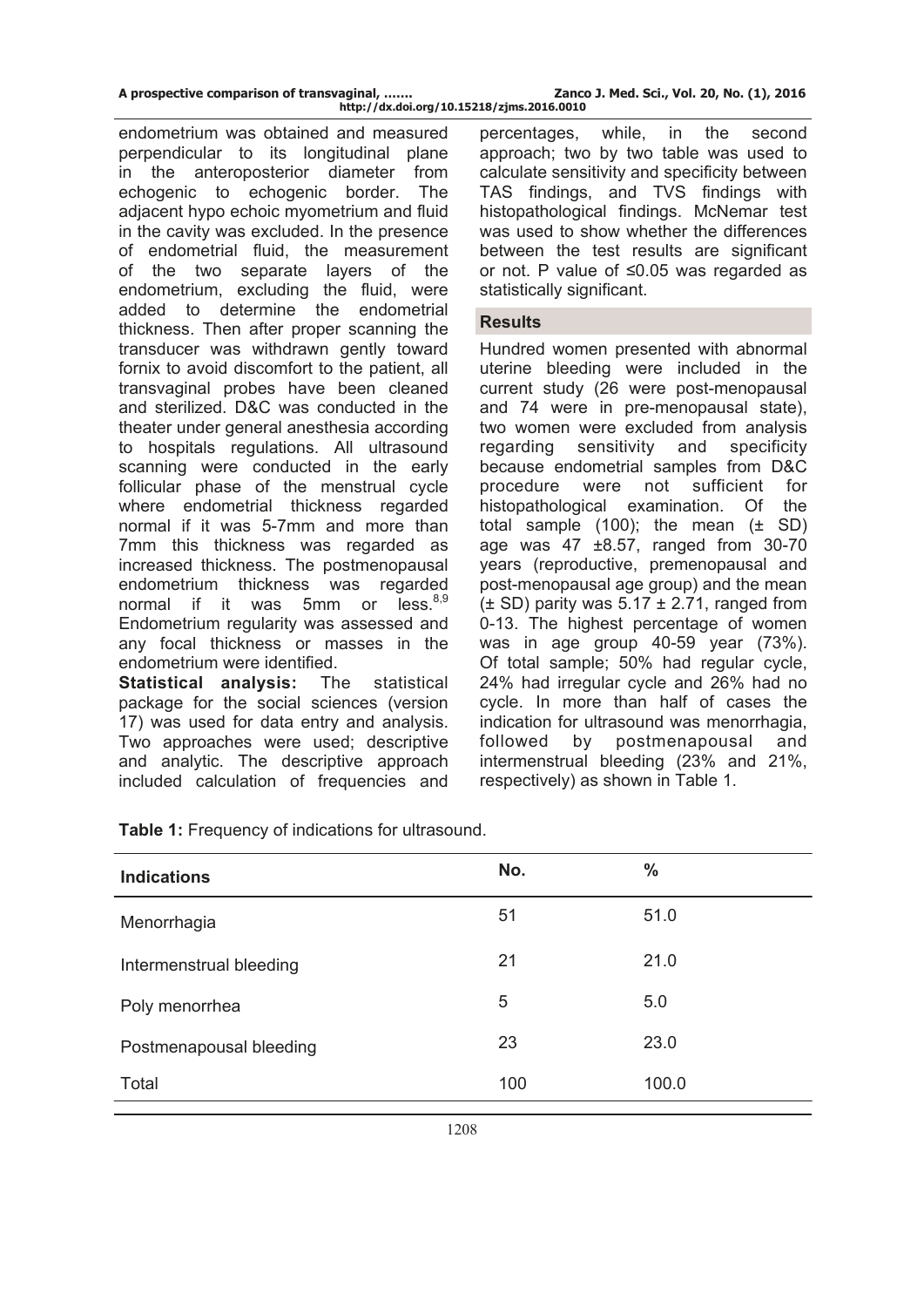| A prospective comparison of transvaginal, | Zanco                                     |
|-------------------------------------------|-------------------------------------------|
|                                           | http://dx.doi.org/10.15218/zjms.2016.0010 |

Of total 74 women of reproductive and premenopausal age; 56 (75.7%) cases had endometrial hyperplasia, and only 8 (10.8%) cases had endometrial polyp, while among the total 26 women of postmenopausal age, only 11 (42.3)

cases had endometrial hyperplasia. Details of other histopathological findings are illustrated in Table 2. Table 3 shows the histopathological finding versus transvaginal and transabdominal ultra sound findings.

|  |  | Table 2: Frequency of histopathological results among study sample. |
|--|--|---------------------------------------------------------------------|
|--|--|---------------------------------------------------------------------|

|                                           | Age                                   |               |                 |               |                |                |
|-------------------------------------------|---------------------------------------|---------------|-----------------|---------------|----------------|----------------|
| <b>Histopathological diagnosis</b>        | <b>Reproductive</b><br>&premenopausal |               | Post-menopausal |               | Total          |                |
|                                           | <b>No</b>                             | $\frac{0}{0}$ | No.             | $\frac{0}{0}$ | No.            | %              |
| Atrophic endometrium                      | $6*$                                  | 8.1           | 13              | 50            | 19             | 19             |
| Endometrial hyperplasia                   | 56                                    | 75.7          | 11              | 42.3          | 67             | 67             |
| Endometrial polyp                         | 8                                     | 10.81         | 1               | 3.84          | 9              | 9              |
| Endometrial carcinoma                     | $\Omega$                              | 0.0           | 1               | 3.84          | 1              | 2              |
| Retained pieces of conception             | 2                                     | 2.7           | 0               | 0.00          | 2              | 2              |
| Sample not sufficient for evalua-<br>tion | $\overline{2}$                        | 2.7           | 0               | 0.00          | $\overline{2}$ | $\overline{2}$ |
| Total                                     | 74                                    | 100           | 26              | 100           | 100            | 100            |

\* All in perimenopausal state.

|  | <b>Table 3:</b> Histopathological finding versus transvaginal and transabdominal ultrasound |  |  |  |
|--|---------------------------------------------------------------------------------------------|--|--|--|
|  | findings among study sample.                                                                |  |  |  |

|                              | <b>Histopathology</b> |      | <b>Transvaginal</b> |      | <b>Tranabdominal</b> |      |
|------------------------------|-----------------------|------|---------------------|------|----------------------|------|
| <b>Diagnosis</b>             | No.                   | %    | No.                 | $\%$ | No.                  | %    |
| Atrophic endometrium         | 19                    | 19.3 | $18*$               | 18.4 | 14 <sup>°</sup>      | 14.3 |
| Endometrium hyperplasia      | 67                    | 68.3 | 69                  | 70.4 | 80                   | 81.6 |
| Endometrial polyp            | 9                     | 9.10 | $6^{**}$            | 6.10 | $2^{\ast\ast}$       | 2.04 |
| Endometrial carcinoma        | 1                     | 1.02 | $1^{\#}$            | 1.02 | 0                    | 0.00 |
| Retained piece of conception | 2                     | 2.04 | 4                   | 4.08 | $\overline{2}$       | 2.04 |
| Total                        | 98                    | 100  | 98                  | 100  | 98                   | 100  |

\*Normal looking endometrium by ultrasound according to the age group.

\*\* Mass or focal thickening, suggestive of polyp.

# Irregular mass.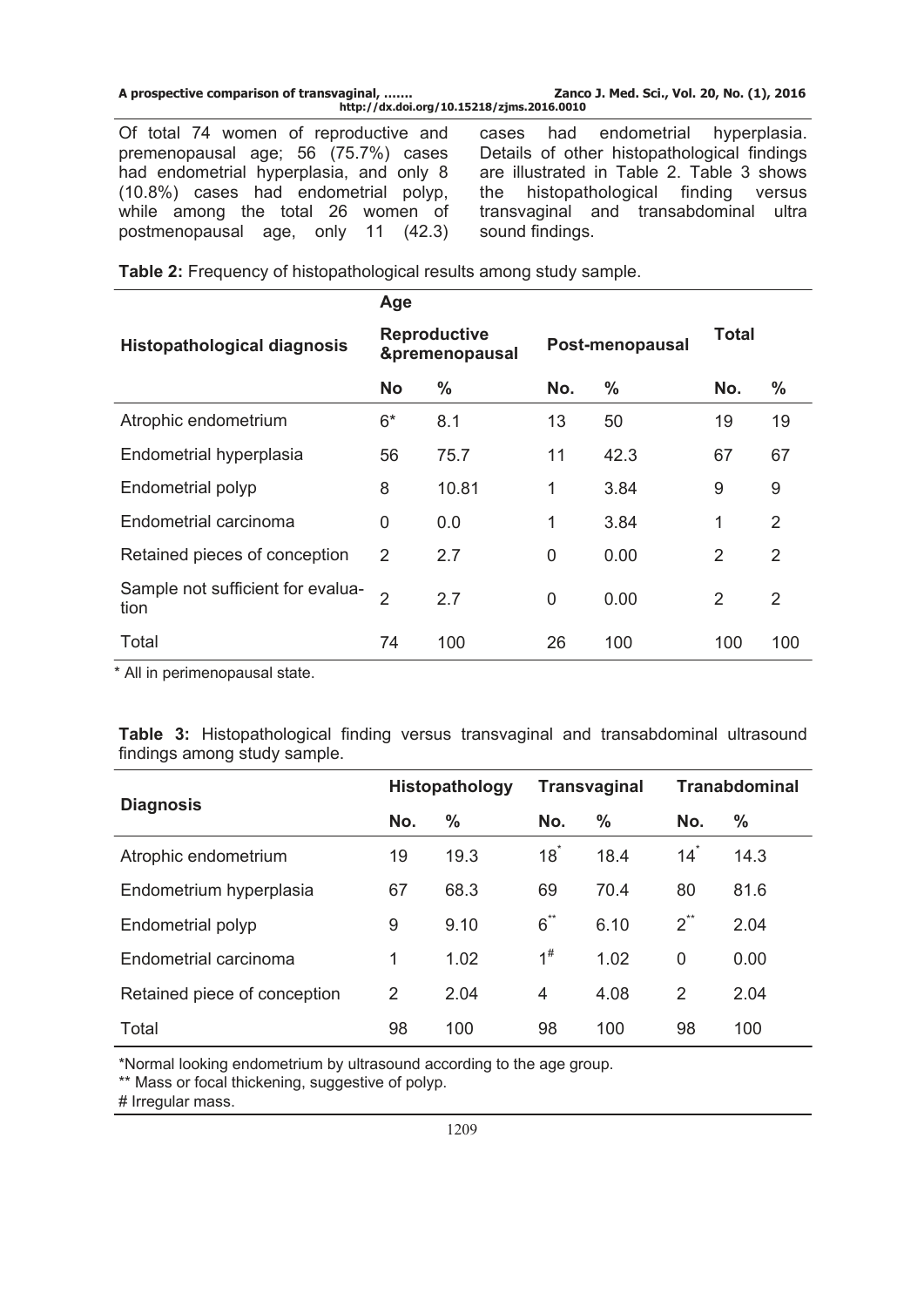|  | A prospective comparison of transvaginal, |  |
|--|-------------------------------------------|--|
|  |                                           |  |

Zanco J. Med. Sci., Vol. 20, No. (1), 2016 **http://dx.doi.org/10.15218/zjms.2016.0010**

This study revealed that the sensitivity and specificity of TAS of 100% and 68.4%, respectively (*P* <0.001). The sensitivity and specificity of TVS was 100% and 94.7%, respectively (*P* =1) as shown in Table 4 and 5.

**Discussion** 

The current study revealed that the most common types of abnormal uterine bleeding in the study groups was menorrhagia (51% of women. Pyari et al

|  | Table 4: Sensitivity and specificity of transabdominal US among study sample. |
|--|-------------------------------------------------------------------------------|
|--|-------------------------------------------------------------------------------|

| <b>Transabdominal US</b> | Histopathological                |        | <b>Total</b> | P value |
|--------------------------|----------------------------------|--------|--------------|---------|
|                          | <b>Abnormal</b><br><b>Normal</b> |        |              |         |
|                          | 79                               | 6      | 85           |         |
| Abnormal                 | 92.9%                            | 7.1%   | 100.0%       |         |
|                          | 100.0%                           | 31.6%  | 86.7%        |         |
|                          | 0.0                              | 13     | 13           |         |
| Normal                   | 0.0%                             | 100.0% | 100.0%       | < 0.001 |
|                          | 0.0%                             | 68.4%  | 13.3%        |         |
|                          | 79                               | 19     | 98           |         |
| Total                    | 80.6%                            | 19.4%  | 100.0%       |         |
|                          | 100.0%                           | 100.0% | 100.0%       |         |

**Table 5:** Sensitivity and specificity of transvaginal US among study sample.

| <b>Transvaginal US</b> | Histopathological |               | <b>Total</b> | P value |
|------------------------|-------------------|---------------|--------------|---------|
|                        | <b>Abnormal</b>   | <b>Normal</b> |              |         |
| Abnormal               | 79                | 1             | 80           |         |
|                        | 98.8%             | 1.3%          | 100.0%       |         |
|                        | 100.0%            | 5.3%          | 81.6%        |         |
| Normal                 | 0.0               | 18            | 18           |         |
|                        | 0.0%              | 100.0%        | 100.0%       | 1       |
|                        | 0.0%              | 94.7%         | 18.4%        |         |
|                        | 79                | 19            | 98           |         |
| Total                  | 80.6%             | 19.4%         | 100.0%       |         |
|                        | 100.0%            | 100.0%        | 100.0%       |         |

Abnormal= Abnormal endometrium (endometrial hyperplasia, endometrial polyp, endometrial carcinoma and retained piece of conception) Normal=Normal endometrium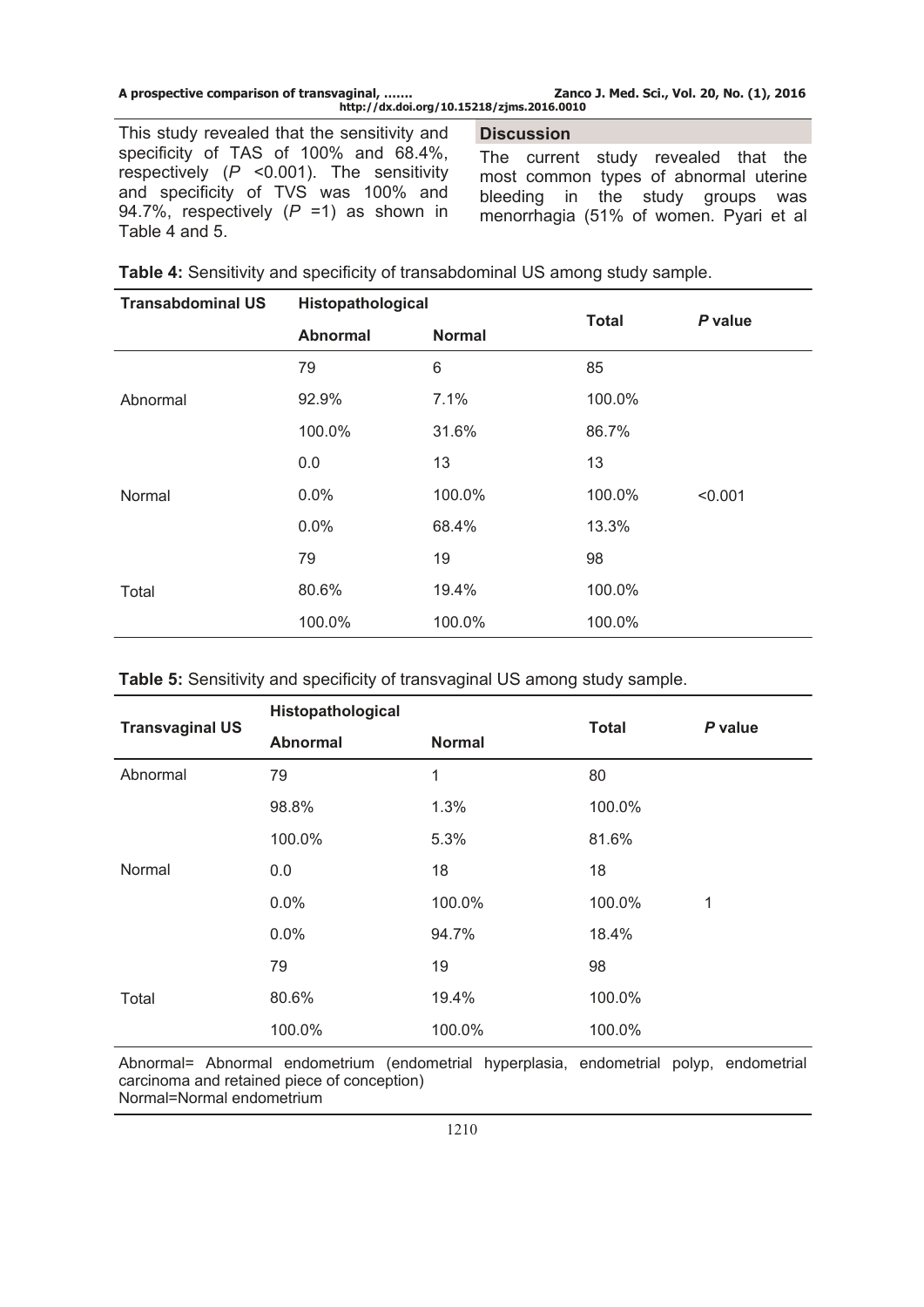| A prospective comparison of transvaginal, | Zanco J. Med. Sci., Vol. 20, No. (1), 2016 |
|-------------------------------------------|--------------------------------------------|
| http://dx.doi.org/10.15218/zjms.2016.0010 |                                            |

studied 70 patients, of those 50 having abnormal uterine bleedingand the common symptoms in patients with abnormal uterine bleeding were menorrhagia (40%) followed by metrorrhagia (18%), menometrorrhagia  $(14\%)$ , and polymenorrhea  $(14\%)$ <sup>10</sup> The current study showed that endometrial hyperplasia, was the commonest finding by histopathology, also commonest finding by ultrasound and also the commonest cause of abnormal uterine bleeding in premenapausal age group. Similar data was published by Anwer et al, $11$  where endometrial hyperplasia was diagnosed by ultrasound with the appearance of well defined, thick and highly reflective layer occupying the whole of the endometrial cavity. Three cases in the histopathological examination revealed atypical hyperplasia; all were in the postmenopausal age groups. Depending on the endometrial thickness in the post-menopausal women, any endometrial thickness more than five was regarded to be abnormal in post-menopausal women, dilatation and curettage is recommended for these women with abnormal uterine bleeding as the risk of malignancy is increased up to 44.5%.<sup>12</sup> In the current study the atrophic endometrium among post-menopausal women was the second most common histopathological and ultrasound finding mainly in 11%. This finding is near to finding reported in a study done by Opolskiene et al (13%).<sup>13</sup> Of 98 cases, the histopathological findings showed endometrial polyp in 9 cases presented with abnormal uterine bleeding (9.1%), which was more common in premenopausal and reproductive age group. Six cases (6.1%) were diagnosed by TVS to be endometrial polyp, while TAS revealed the polyp in only 2 cases (2.04%). Although endometrial polyps may be visualized at TVS as nonspecific endometrial thickening, they may also be identified as focal masses within the endometrial canal, a stalk to the polyp may be either thin or broad based,a feeding vessel may be seen extending to the polyp

on Colour Doppler imaging or cystic spaces corresponding to dilated glands filled with proteinaceous fluid which may be seen within the polyp and is considered a relatively characteristic feature, or may appear as just diffusely thickened endometrium, without visualization of a discrete mass (mimicking endometrial hyperplasia).<sup>14</sup> The sensitivity of TVS was 100% and specificity 94.7% for detecting endometrial pathologies; this is in agreement with other studies,  $12$  while sensitivity and specificity of TAS was 100% and 68.4%.

## **Conclusion**

Both TVS and TAS were highly sensitive for detecting endometrial hyperplasia while TVS is more sensitive and specific in detecting focal masses or polyps within endometrial cavity because of clearer and better images due to closer ultrasound probe to internal structures. This study also concluded that transvaginal sonographic scanning is an excellent tool for the determination of whether curettage or endometrial biopsy is necessary or not.

### **Conflicts of interest**

The authors report no conflicts of interest.

### **References**

- 1. Ascher S, Imaoka I, Lage J. Tamoxifen-induced uterine abnormalities: the role of imaging. Radiology 2000; 214: 29-38.
- 2. Bree R, Bowerman R, Bohm-Velez M, Benson C, DeDreu S, Punch M. US evaluation of the uterus in patients with postmenopausal bleeding: A positive effect on diagnostic decision making. Radiology 2000; 216: 260–4.
- 3. Dangal G. A study of endometrium of patients with abnormal uterine bleeding at Chitwan valley. Kathmandu Univ Med J 2003;1: 110-2.
- 4. [Dimitraki M, Tsikouras P, Bouchlariotou S,](http://www.ncbi.nlm.nih.gov/entrez/query.fcgi?cmd=Retrieve&db=PubMed&dopt=Abstract&list_uids=20683604)  [Dafopoulos A, Liberis V, Maroulis G,](http://www.ncbi.nlm.nih.gov/entrez/query.fcgi?cmd=Retrieve&db=PubMed&dopt=Abstract&list_uids=20683604)  [TeichmannAT.](http://www.ncbi.nlm.nih.gov/entrez/query.fcgi?cmd=Retrieve&db=PubMed&dopt=Abstract&list_uids=20683604)Clinical evaluation of women with PMB. Is it always necessary an endometrial ArchGynecolObstet 2011; 283(2): 261-6.
- 5. Ely J, Kennedy C, Clark E, Bowdler N. Abnormal Uterine Bleeding: A Management Algorithm. J AmerBoardFam Med 2006; 19: 590-602.
- 6. Fleischer A. Sonographic assessment of endometrial disorders. SeminUltrasoundCT MR 1999 20; 259-66.